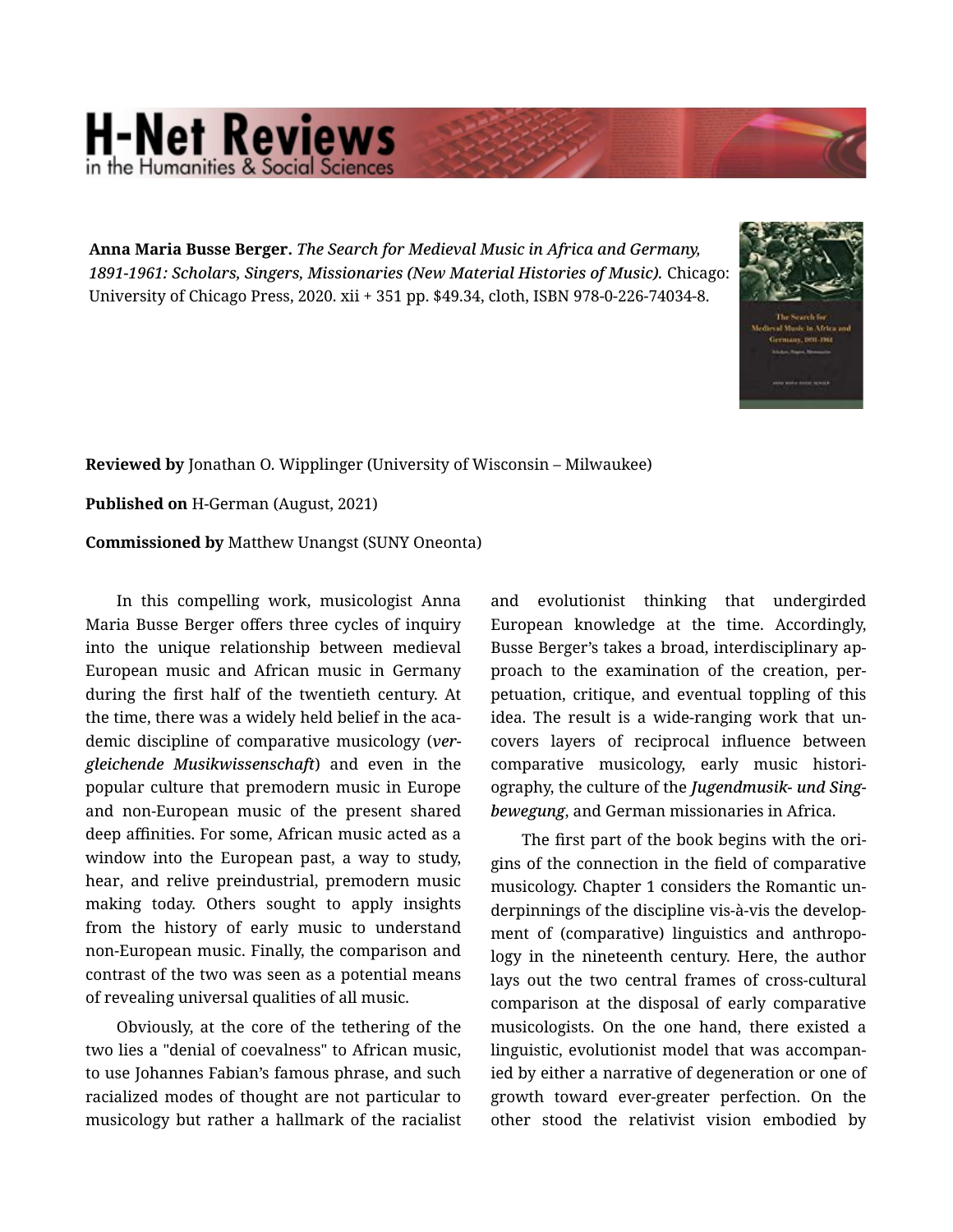thinkers like Johann Herder and Wilhelm von Humboldt, who emphasized the intrinsic value and uniqueness of different cultures. Busse Berger argues that this background is not only important to understanding later inflections of the perceived connection between African and medieval European music but also serves as an interdiscip‐ linary reminder to music scholars "of the extent to which the founding fathers of their discipline were influenced by linguists" (p. 24).

Chapter 2 turns to Erich Moritz von Horn‐ bostel, a towering figure of comparative musico‐ logy and key figure in the story told by Busse Ber‐ ger. Hornbostel's ideas return in numerous later chapters and in many ways his person, work, and ideas function as the gravitational center of the monograph. This structure of this chapter also acts as a model for future chapters and so a few words on this subject are in order. As the first part of the book is concerned with individual scholars, most of the chapters are organized less around key questions than individual scholarly biographies and summaries of major works and arguments. Thus, after briefly recounting the main phases of Hornbostel's well-known career and life's work, the author proceeds to a discussion of his most im‐ portant contributions to the discourse surround‐ ing early European and African music. To begin with, as director of the Berlin Phonogramm-Archiv, Hornbostel established numerous contacts across the globe in his pursuit of recordings of non-European music. Second, while he valued non-European music and sought to understand it on its own terms rather than according to European norms and expectations, he was also ob‐ sessed with preserving only "authentic" non-European music. A few words of explanation may be in order here. For Hornbostel, contact between "undeveloped" non-European and European mu‐ sic always led to a degeneration of the former. This tendency was particularly applicable in the case of African music. As he wrote in his highly in‐ fluential 1928 English-language essay, "African Negro Music": "No race is so well prepared for,

and so susceptible to, European influence as the Negro" (p. 37). Here Hornbostel's thinking betrays a common racist trope of the period, namely that non-Europeans, especially Black people, were mi‐ metic in nature and would instinctively copy European music, thereby leading to the demise of their own culture and music traditions. This search for and preservation of "authentic" non-European music was especially important to Hornbostel. The ultimate goal of his work was to discover a universal, Ur-form of human music via comparison of different systems of music. It was as part of this search for the origins of music that he came to compare medieval European and African music. Hornbostel looked to medieval mu‐ sic as the earliest accessible, that is, notated, form of European music and compared it to "un‐ developed" music as a means of teasing out these universals. Though Hornbostel's method and claims would eventually (but only eventually) be debunked, this assumption of a correlation between current African music and medieval European music, in addition to his activities as dir‐ ector of the Phonogramm-Archiv catalyzed the network of knowledge and exchange covered in Busse Berger's work.

The next three chapters examine the deploy‐ ment of Hornbostel's thought in comparative mu‐ sicology. They treat Marius Schneider, Georg Schünemann, and Jacques Handschin and Man‐ fred Bukofzer, respectively. In Schneider, Busse Berger covers not only one of Hornbostel's stu‐ dents but a highly divisive figure, who took over the operation of the Phonogramm-Archiv after Hornbostel's forced exile in 1933. Schneider's political record during the Third Reich comes un‐ der scrutiny from Busse Berger, but even more so does his scholarship, which the author views as ul‐ timately lacking in depth and as being overall of a poor quality. More than this, Schneider never modified the approach he inherited by Hornbostel and his use of explicitly racialized forms of analys‐ is remained a constant throughout a career that stretched into the 1950s. As Busse Berger laconic‐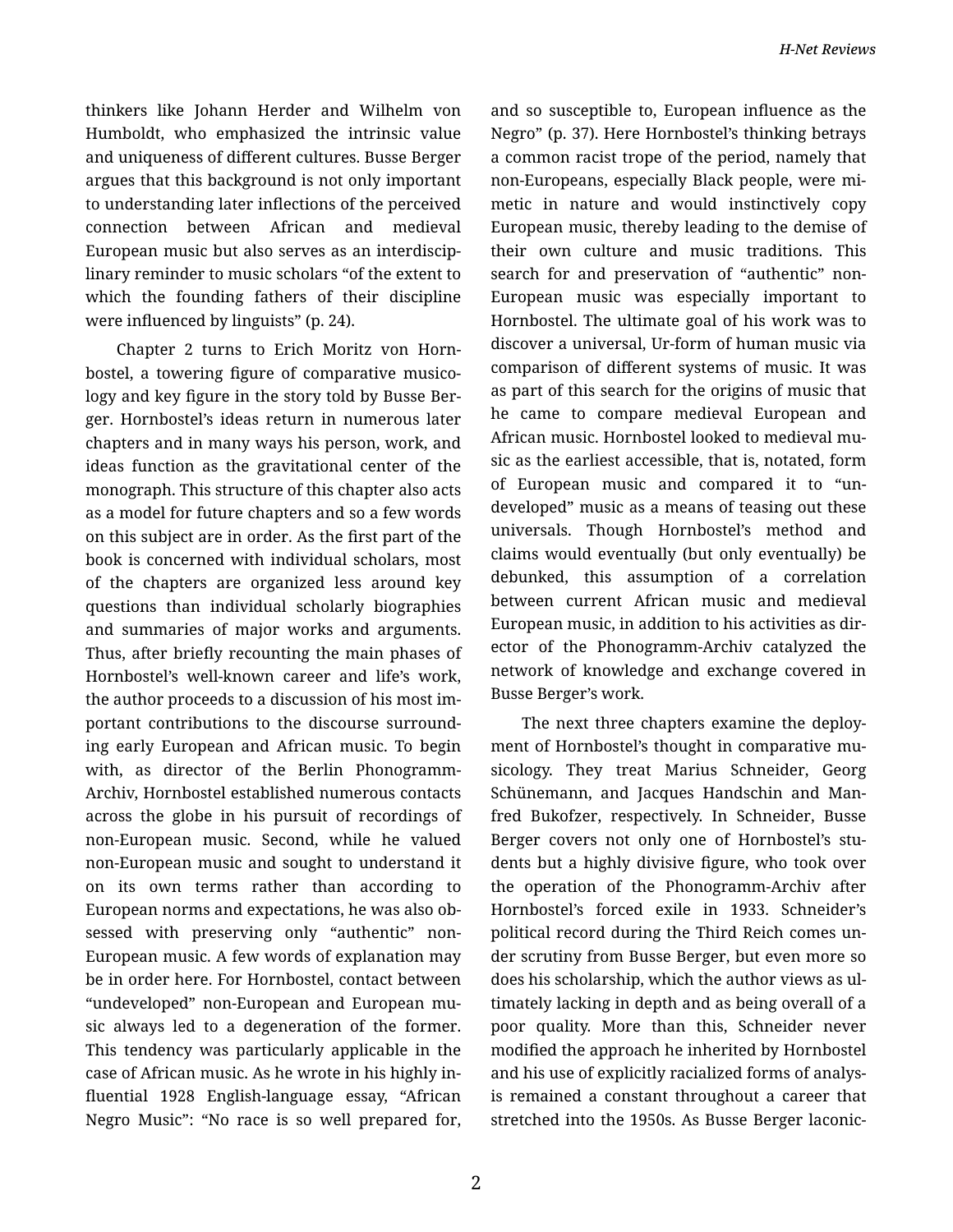ally summarizes: "It was one thing to be a racist in 1908, another in 1938 and yet another in 1946. A thoughtful man would have noticed by 1946 what these racial categories imply" (p. 58). Like Schneider, Georg Schünemann, the subject of chapter 6, was a non-Jewish disciple of Hornbostel with a disreputable record during the Nazi era. After 1933, he not only fired all Jewish faculty members from the Berlin Musikhochschule but joined the Nazi Party and was later directly in‐ volved with the *Amt Rosenberg*. On the surface, this behavior stands in contrast to his activities in the 1920s, when Schünemann was a central actor in the reform of the German music education sys‐ tem, for which he worked closely with the socialist Leo Kestenberg. Schünemann's scholarship, how‐ ever, reveals telling lines of continuity that contex‐ tualize the apparent contradiction. This began with his recording of German-speaking Russian prisoners during the First World War. Based on data from these recordings, Schünemann argued in his *Habilitation* that these German-speakers "preserved their original German culture and have for the most part not been threatened by in‐ dustry and metropolitan culture in their way of life" (quoted on p. 62). In other words, and stand‐ ing in parallel to the use of African music more generally, these recordings represented instantan‐ eous time capsules into the (German) past, allow‐ ing the reconstruction of missing links of historic‐ al development. Overall, in Schneider and Schüne‐ mann, Busse Berger shows how Hornbostel's thinking and method were developed and applied by two scholars towards highly ambivalent, ethic‐ ally and scholarly, ends.

The penultimate chapter of the first section presents a dual analysis of Jacques Handschin and Manfred Bukofzer. Unlike the prior two figures, each of them was an innovative scholar who, rather than hewing to Hornbostel's thinking, cri‐ tiqued some of its core conclusions. As a result, Busse Berger argues, they eventually succeeded in destabilizing the very foundations of comparative musicology. Significantly, both were medieval mu‐ sicologists. Foremost among their targets was Hornbostel's "theory of the blown fifths." This was the main support structure of his idea of a univer‐ sal pitch system for all music (pp. 68-69). In the 1930s, Handschin and Bukofzer showed this the‐ ory to be based on incorrect measurements and thereby dealt a significant blow to Hornbostel's universalist approach to music history. In recount‐ ing the work of Handschin and Bukofzer, Busse Berger covers an extremely important turning point in the history of comparative musicology and ethnomusicology and at the same time fur‐ ther demonstrates the significant interplay between medieval and comparative musicology in the era.

While Handschin and Bukofzer's work destabilized the field of comparative musicology from without, the work of the Sierra Leonean composer and comparative musicologist Nicholas G. J. Ballanta did so from within, making the sixth chapter particularly important to the overall arc of this volume. Indeed, while so much of the story presented in *The Search for Medieval Music in Africa and Germany* is done from the perspective of white Europeans writing on African music, Bal‐ lanta's voice, as a Black scholar and thinker, adds necessary balance to the work. At the same time, Ballanta's academic career seems to have been stunted due to not only individual racial prejudice but also the racism inherent to the discipline itself. For example, over his career he published relat‐ ively little and did so in nonspecialist publications. His major book project, "The Aesthetics of African Music," meanwhile, was torpedoed by the peer re‐ view of George Herzog, another student of Horn‐ bostel. This meant that Ballanta's contributions were largely, if predictably, ignored at the time. Yet as Busse Berger's discussion of Ballanta's scholarship shows, he should be considered a forerunner of much current thinking. To begin with, he is one of the few scholars of the period who did not see a connection between medieval European and African music. As Busse Berger summarizes: "Ballanta rejected any parallel to me‐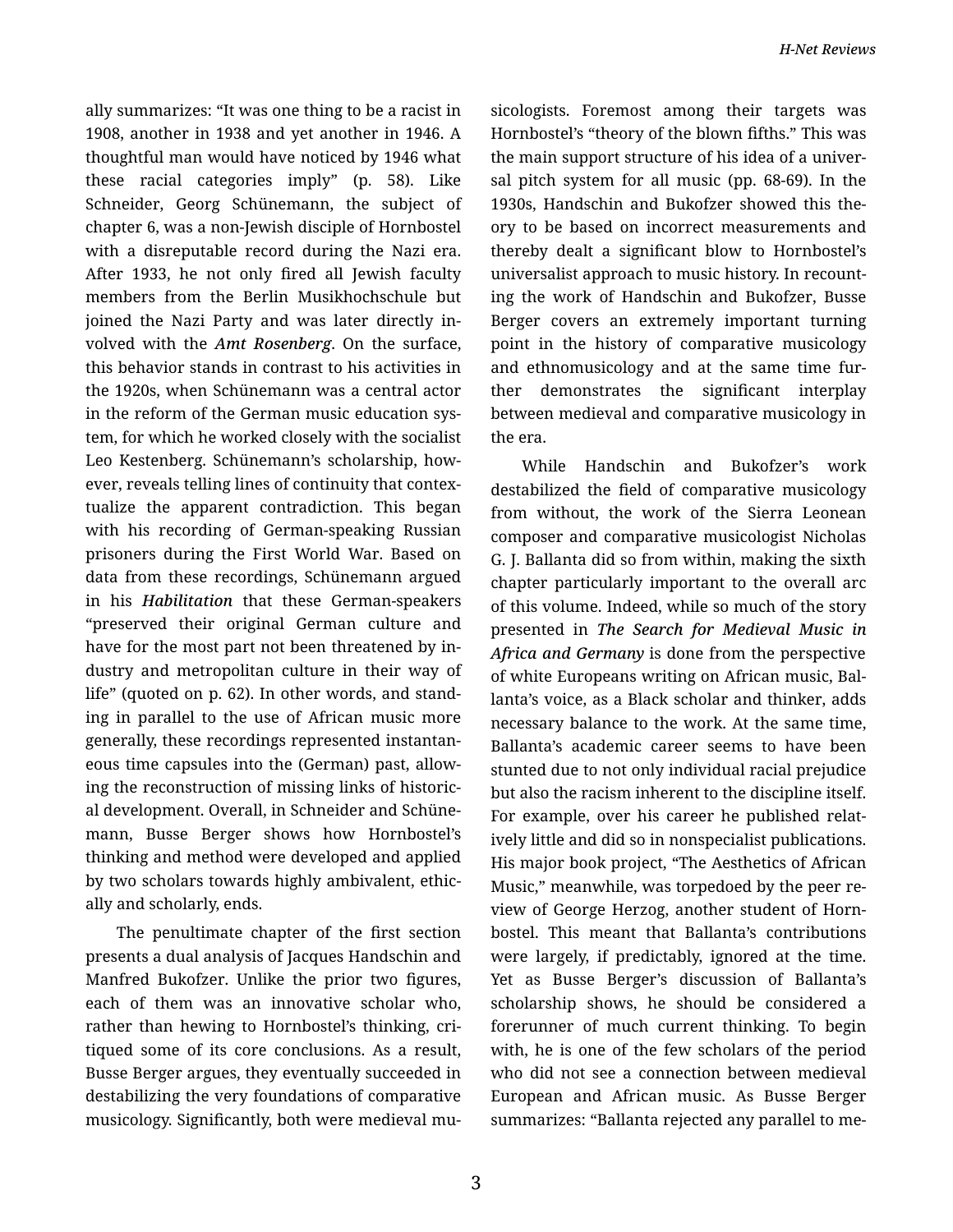dieval music and believed that African music had to be analyzed on its own terms" (p. 81). This ba‐ sic, if fundamental idea was predictably not well received within the field of comparative musico‐ logy. Another distinguishing element of Ballanta's scholarship is his belief that "in the musical per‐ ception of the African there is something which should not only be preserved but also developed" quoted on p. 82). In other words, while Hornbostel constantly fretted over finding "untouched" ex‐ amples of pure African music that preserved his sense of the music's authenticity, for Ballanta, African music was already historical, a unique cul‐ tural construction emerging and changing over time. Ballanta's important correctives to Horn‐ bostel were fortunately not entirely ignored and his thinking would have a major impact on one of the missions analyzed in the third part of Busse Berger's study.

In part 2, Busse Berger shifts her focus from scholarly discourse to the revival of medieval mu‐ sic in 1920s Germany. This took place as part of the distinct, yet related cultural phenomena of the *Jugendmusik-* and *Singbewegung*. Similar to her embedding of comparative musicology within longer arcs of German intellectual history, she situates these two movements as part of a deeper cultural trend away from industrialized modern‐ ity and toward nature and natural lifestyles (the *Lebensreform* and the *Wandervogel* movements in particular). Crucial here, and the subject of chapter 7, were a number of music historians who facilitated knowledge about medieval music in the early 1920s. Among these, perhaps most important was Heinrich Besseler. Besseler and his cohort were especially interested in the communal, social side of medieval music performance. Rejecting the fragmentation and specialization of bourgeois so‐ ciety, which divided dance, play, music, and singing into distinct art forms and spaces, Besseler emphasized the positive role of "participatory mu‐ sic making," which he summarized in the im‐ mensely influential term *Gebrauchsmusik*. For Besseler and many others, participatory music

making served an end beyond itself, namely as the expression of a "fundamental community spirit" (p. 97). Community, or *Gemeinschaft*, was a central idea for him and others involved in the revival of early European music through scholarship as well as contemporary performances in Karlsruhe and Hamburg in 1922 and 1924, respectively.

Chapter 8 descends from the academic into the popular and focuses on how the ideas of Besseler permeated the wider cultural context. Busse Berger begins the chapter by highlighting the connection between key figures in the *Wandervogel* movement, like Hans Paasche, and the interest in Africa and African music. Figures like Paasche were dissatisfied not only with bour‐ geois concert music but also with modern popular music such as jazz, which Paasche (and indeed Hornbostel as well) saw as an inauthentic and ulti‐ mately Europeanized and/or Americanized form of music. With no contemporary European music fitting their needs, members of the *Jugend‐ musikbewegung* like the pedagogues Fritz Jöde and Herman Reichenbach therefore argued for the introduction of medieval music into music education in German schools. The *Singbewegung*, meanwhile, concentrated its efforts on effecting the same end in churches, a project in which they were aided by the early music publishers Kallmey‐ er-Möseler and Bärenreiter. While the interest in early music may at first glance appear unrelated to comparative musicology, as Busse Berger demonstrates, the enthusiasm for medieval and German folk music was almost always paired with an appreciation for non-European music.

Having set the stage through extensive discus‐ sion of the development of comparative musico‐ logy and the revival of medieval music in the early twentieth century, Busse Berger's third part con‐ centrates on the intersection of these two frame‐ works at a set of four German missions in Africa. In chapter 9, she lays out the context and history of missionary societies in Germany. In chapter 10, she introduces readers to the Moravians and the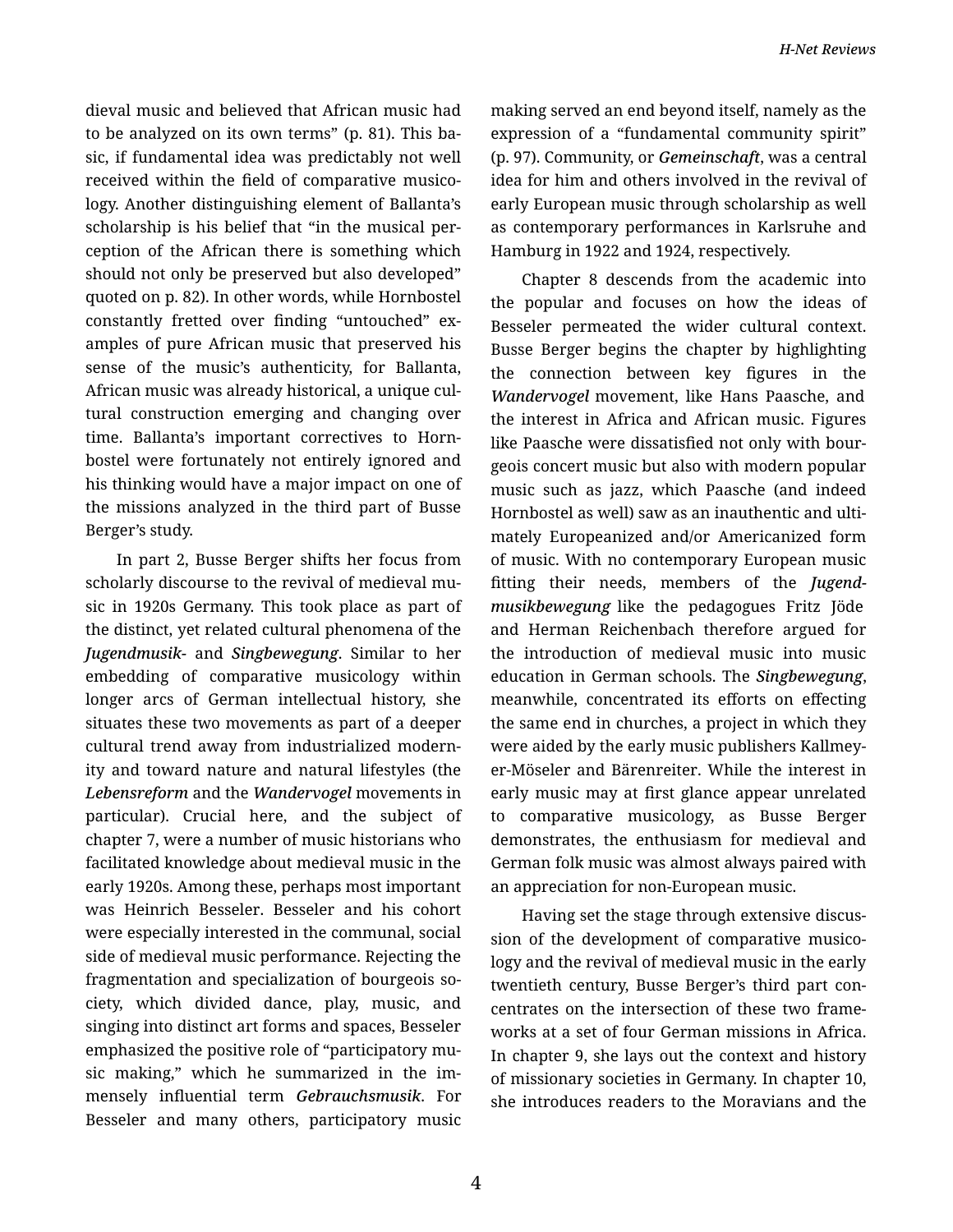unique and impactful theology and practice of Nikolaus Ludwig Graf von Zinendorf. Busse Ber‐ ger argues that deep respect and appreciation for cultural difference characterized Moravian mis‐ sionaries. Such openness to dialogue and ex‐ change made the Moravian missions unique among the German missions. This belief system would find an ideal representative in the icono‐ clastic figure of Traugott Bachmann. Though Bach‐ man was more of a linguist than a musicologist, he did provide Hornbostel with more than a hundred recordings of local Nhiya musicians in Mbozi (Tanzania). For Bachman and for many of the mis‐ sionaries discussed in future chapters, the ques‐ tion of local music and its use (or non-use) within religious services was a highly contested matter. For some, like Bachmann, including local music and/or adapting it to Christian services was a means of respecting local cultures and customs, as well as effective for delivering their message. Bachmann thus produced a hymnbook (now lost) in 1916 using local melodies with translations of German hymns. This was quite a revolutionary act as local African music, and even more so local dance, carried profane and non-Christian con‐ notations within the mission communities. After Bachmann was forced to leave Africa during the First World War, the next important Moravian missionary was Franz Rietzsch, who arrived in Tanganyika in 1930. Before arriving there, he had been an active member in the *Singbewegung* and was well versed in the field of comparative musicology, especially the writings of Hornbostel. With this background, he was able to analyze and un‐ derstand the fundamental differences between Nyakyusa and European music. And, yet, as Busse Berger points out, "unlike modern ethnomusicolo‐ gists, Rietzsch lacks the terminology to describe precisely what he is hearing; therefore, like many comparative musicologists of his generation, he turned to the Middle Ages for help" (p. 152). If this aspect of Rietzsch's approach is by now highly fa‐ miliar, as a missionary, he was also faced with the practical matter of whether and how to apply this

idea. Like Bachmann, Rietzsch was enthusiastic about using local music in church settings and so set about creating original compositions that mixed his understanding of Nyakyusa music with medieval church modes. Even more significant than the existence of these works is the complic‐ ated response of the Nyakyusa to Rietzsch's music. For the most part, local singers rebelled against it on a variety of grounds. Some felt that Rietzsch was racially segregating them by forcing them to sing "African" rather than European music. Others disagreed with the inclusion of non-Christian mu‐ sic in a church setting. Still others preferred the English Sankey hymns over Rietzsch's remix of medieval church modes and the Nyakyusa tonal system. Such moments of engagement with Black voices in Busse Berger's monograph are extremely welcome and important. Similar to her chapter on Ballanta, the discussion of the Nyakyusa response to Rietzsch's compositions serves to disrupt the in‐ tra-European monologue about African music that at times dominates the work.

Chapter 11 shifts from the Moravian to the Leipzig Mission. The key figure at the Leipzig Mis‐ sion was Bruno Gutmann. Though the mission it‐ self was intimately connected to the German im‐ perialist project, as Busse Berger relates, Gutmann himself was vehemently opposed to it and violent administrators such as Carl Peters. Like Bach‐ mann, Gutmann was not a musicologist but a lin‐ guist and Africanist, concentrating in his scholarly activities on Chagga rituals. Music was important to Gutmann only to the extent that it was connec‐ ted with these rituals. That said, Gutmann would later play an instrumental role in the creation of Wachagga hymnbooks. His participation in this project was a turnabout from his earlier exclusion of local traditions in church music. This shift in his perspective, argues Busse Berger, occurred after his forced return to Germany following the First World War and his encounter with the rising *Ju‐ gendmusik-* and *Singbewegung* in the 1920s. For Busse Berger, the renewed interest in communal music represented in these movements motivated

5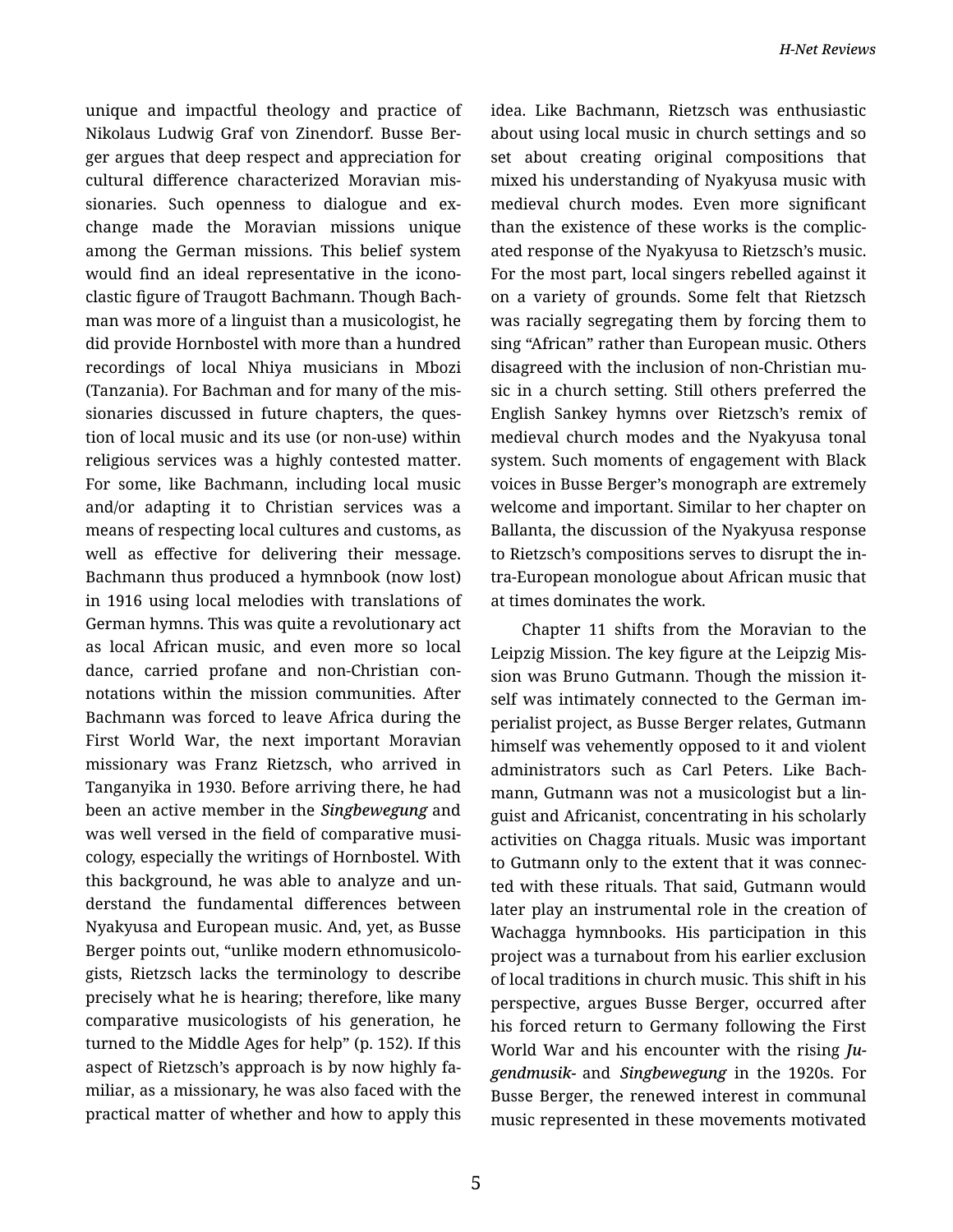Gutmann to not only document Chagga culture but to promote its incorporation and development in the Leipzig Mission.

The Bethel Mission, covered in chapter 12, was a Lutheran mission and owed its existence to the important Bodelschwingh family. Like the Leipzig Mission, Bethel was also located in Ger‐ man East Africa. Yet whereas the Leipzig Mission had been concentrated in the Chagga region near Kilimanjaro, the Bethel Mission was positioned in‐ land of Dar es Salaam. The central missionary there was Walther Trittelvitz, who ran the mission for four decades. While little is said about Trit‐ telvitz's activities before the 1920s, a seismic shift took place in his thinking after he heard Nicholas Ballanta argue in a 1926 lecture for the use of local African music in church settings. As Trittelvitz was not musically trained, the task of putting this idea into practice fell to another missionary, Otto Hagena, who did possess some music training and background. As with other Westerners, Hagena struggled initially. Due to the fact that Haya is a tonal language (among many other reasons), Ha‐ gena eventually realized that using European songs with translated texts would not be effective. Instead, Hagena forcefully argued for the use of local music. Crucially and at least indirectly influ‐ enced by Ballanta, Hagena is one of a select few white German missionaries who did not turn to medieval music as a means of understanding and/ or bridging differences between European and African music systems.

The final chapter, chapter 13, covers the Cath‐ olic mission in German East Africa, run by the Be‐ nedictines of St. Ottilien. For a variety of reasons, Catholic missionaries were among the most con‐ servative. This, of course, extended to the prohibition on the use of local languages and music, something that did not truly end until the Second Vatican Council in the 1960s. More generally, Cath‐ olic scholars tended to view African music as ex‐ isting on a lower plane of development and in figures such as Clemens Künster we again see a deni‐

al of coevalness. Another familiar element in the discussion of the Catholic mission is Hornbostel, who again requests and is supplied with recordings for the Phonogramm-Archiv. Though some earlier progress was made, ultimately it was only after Vatican II that local Angoni music was incor‐ porated through the energies of Stephan Mbunga, a student of a German missionary Johann Baptist Wolf.

Busse Berger's work is extremely ambitious and dense in detail. The number of archival ma‐ terials, not to mention scholars and individuals treated over the course of its thirteen chapters is rich and impressive. At times, however, the parade of individual scholars can interfere with the main thrusts of the work. That said, Busse Ber‐ ger's work thoroughly succeeds in fleshing out the context and implications of one of the more con‐ founding (at least from a contemporary perspect‐ ive) assumptions of early comparative musicology. It reveals the varied and nuanced ways in which this idea was mobilized in comparative musico‐ logy, German culture generally, and at German missions in Africa across more than seven dec‐ ades. Another key outcome of this study is its ex‐ ploration of the complex origins and impact of comparative musicology and Erich Hornbostel specifically. As this work makes abundantly clear, Hornbostel's importance far exceeds his role as one of the founders of an academic discipline. Over the course of his career, he stood at the cen‐ ter of the propagation and dissemination of the discipline's methodologies, technologies, and as‐ sumptions on a global scale. He and equally so the Phonogramm-Archiv emerge as a major nexus of contact and conflict, both epistemological and political, and this work's tripartite approach is uniquely suited to capturing this quality. From a slightly different perspective, Busse Berger's volume also injects a new knowledge into German music studies of the early twentieth century. While numerous works of musicology and music history concern themselves with the bourgeois classical tradition of operatic composers, works,